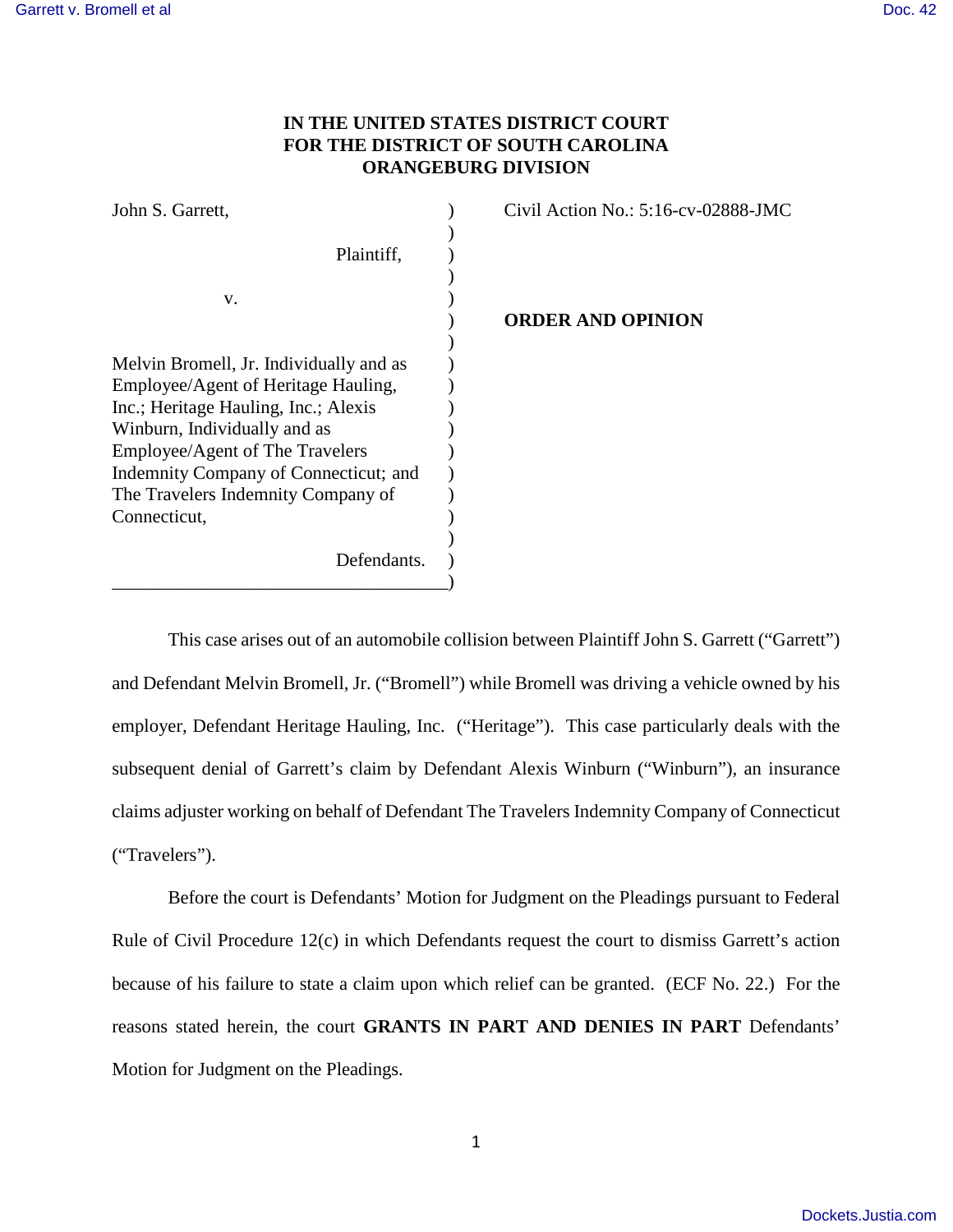#### **I. FACTUAL AND PROCEDURAL BACKGROUND**

On January 12, 2016, Garrett was injured in an automobile collision with Bromell. (ECF No. 1-1 at 7 ¶¶ 16-17.) Heritage contracted with Travelers to provide a policy of automotive liability insurance for the protection of Heritage and its employees/agents including Bromell. (*Id.* at 6 ¶ 12.) This policy was in effect on the date of the collision. (*Id.* at ¶ 13.) Garrett, through his counsel, made a claim under the insurance policy for his injuries stemming from the collision. (*Id.*  at 7 ¶ 19.) On April 12, 2016, Garrett's counsel made a settlement demand. (*Id.* at ¶ 22.) On April 29, 2016, Garrett received communication from Winburn and Travelers that Travelers was denying his claim. (*Id.* at ¶ 23.) On the same day, Garrett's counsel called Winburn to discuss Garrett's claim and the reason for the denial. (*Id.* at  $\P$  24.) Garrett alleges that, during this conversation, Winburn stated that "[because] Garrett was Caucasian, [and] Bromell was African-American that such racial considerations were favorable and a factor for [Traveler's] denial of Garrett's claim." (*Id.* at 8 ¶ 26.)

Garrett alleges that the statement by Winburn was given with the authority of Travelers, Heritage, and Bromell. (*Id.* at 8 ¶ 27); *see also* (*Id.* at 6 ¶ 14, 7 ¶¶ 15, 21.) Garrett further alleges that Defendants "have a policy, whether written or otherwise, to use the races of claimants and insureds when determining if and when to settle claims and determining an amount to settle such claims" and that there was a conspiracy to "unlawfully diminish and/or defeat insurance claims of claimants based on the race," (*Id.* at 8 ¶¶ 29-30) and because of this policy he has been damaged. (*Id.* at ¶ 32.)

Garrett has filed four causes of action in this case, (1) an alleged violation of 42 U.S.C. § 1981 and the Fifth and Fourteenth Amendments to the United States Constitution, (2) the tort of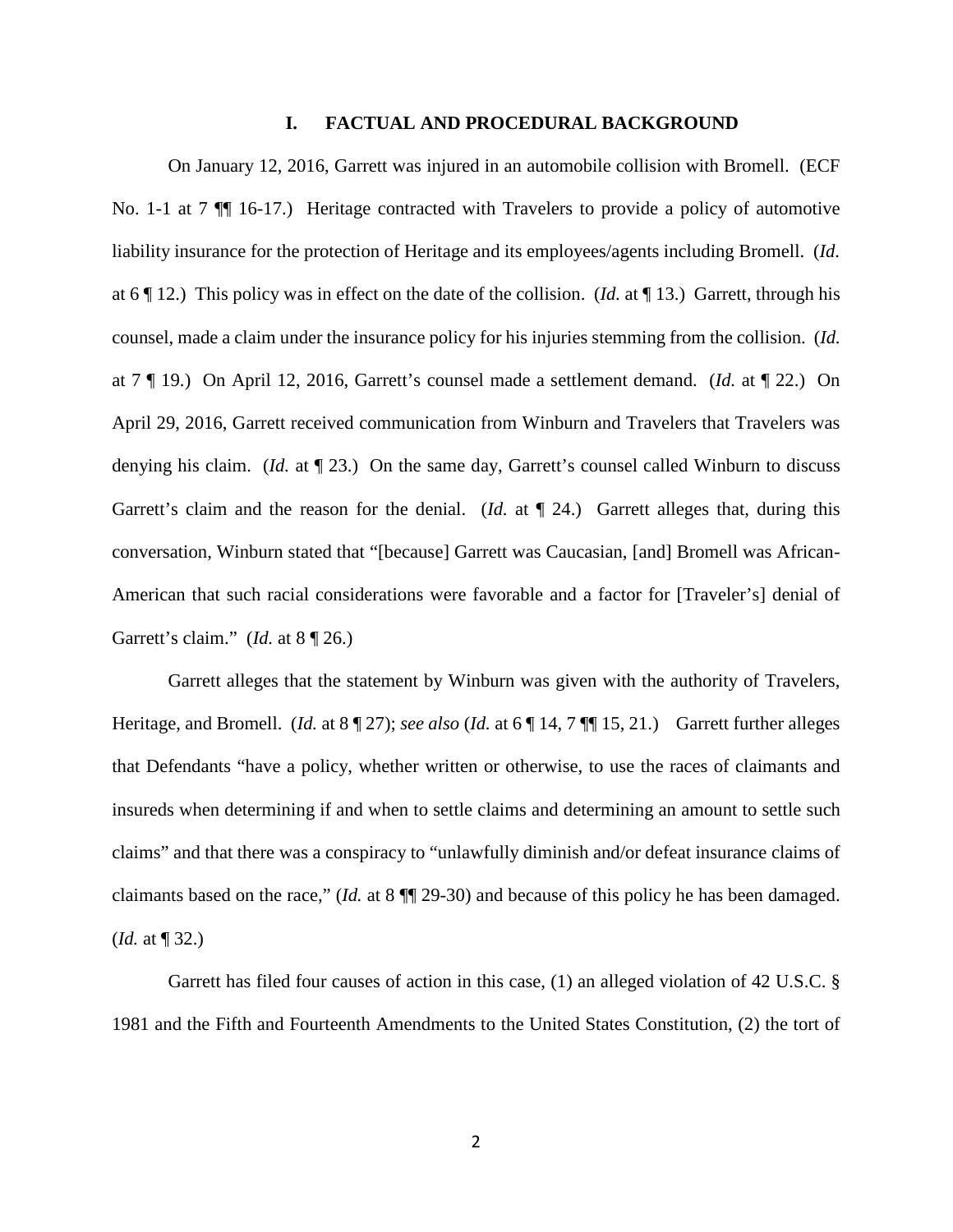outrage, (3) civil conspiracy; and (4) negligence, gross negligence, and negligence *per se*. (*Id.* at 9-10 ¶¶ 34-39, 10-11 ¶¶ 40-46, 11-12 ¶¶ 47-52, 12-14 ¶¶ 53-58.)

This case was initially filed in the Court of Common Pleas for the County of Orangeburg, State of South Carolina (Civil Action No.: 2016-CP-38-00760) on June 10, 2016. (ECF Nos. 1 at 1 ¶ 1; 1-1 at 2.) A Notice of Removal was filed on August 19, 2016, pursuant to the provisions of 28 U.S.C. §§ 1331, 1332, 1441(b) and 1446. (ECF No. 1 at 1.) On October 27, 2016, Defendants filed a Motion for Judgment on the Pleadings pursuant to Fed. R. Civ. P. 12(c). (ECF No. 22.) On November 14, 2016, Garrett filed a Response to Defendants' Motion. (ECF No. 23.) On December 12, 2016, after having been granted an extension by the court, Defendants filed a Reply to Garrett's Response. (ECF Nos. 25, 28.)

### **II. JURISDICTION**

As an initial matter, the court must determine whether it has jurisdiction over the causes of action alleged in this case. Federal courts are courts of limited jurisdiction. This case was removed to this court under 28 U.S.C. §§ 1331, 1332, 1441(b) and 1446.

Jurisdiction is proper within this court pursuant to 28 U.S.C. §§ 1331 (federal question jurisdiction) and 1367 (supplemental jurisdiction). Under section 1331, district courts have original jurisdiction of all civil actions arising under the Constitution, laws, or treaties of the United States. Garrett's claim of Defendants' violation of 42 U.S.C. § 1981, a federal statute, and the Fifth and Fourteenth Amendments to the United States Constitution support federal question jurisdiction.

District courts also have jurisdiction over claims that are connected to claims in which the district court has original jurisdiction. District courts have ". . . supplemental jurisdiction over all [ ] claims that are so related to claims in the action within such original jurisdiction that they form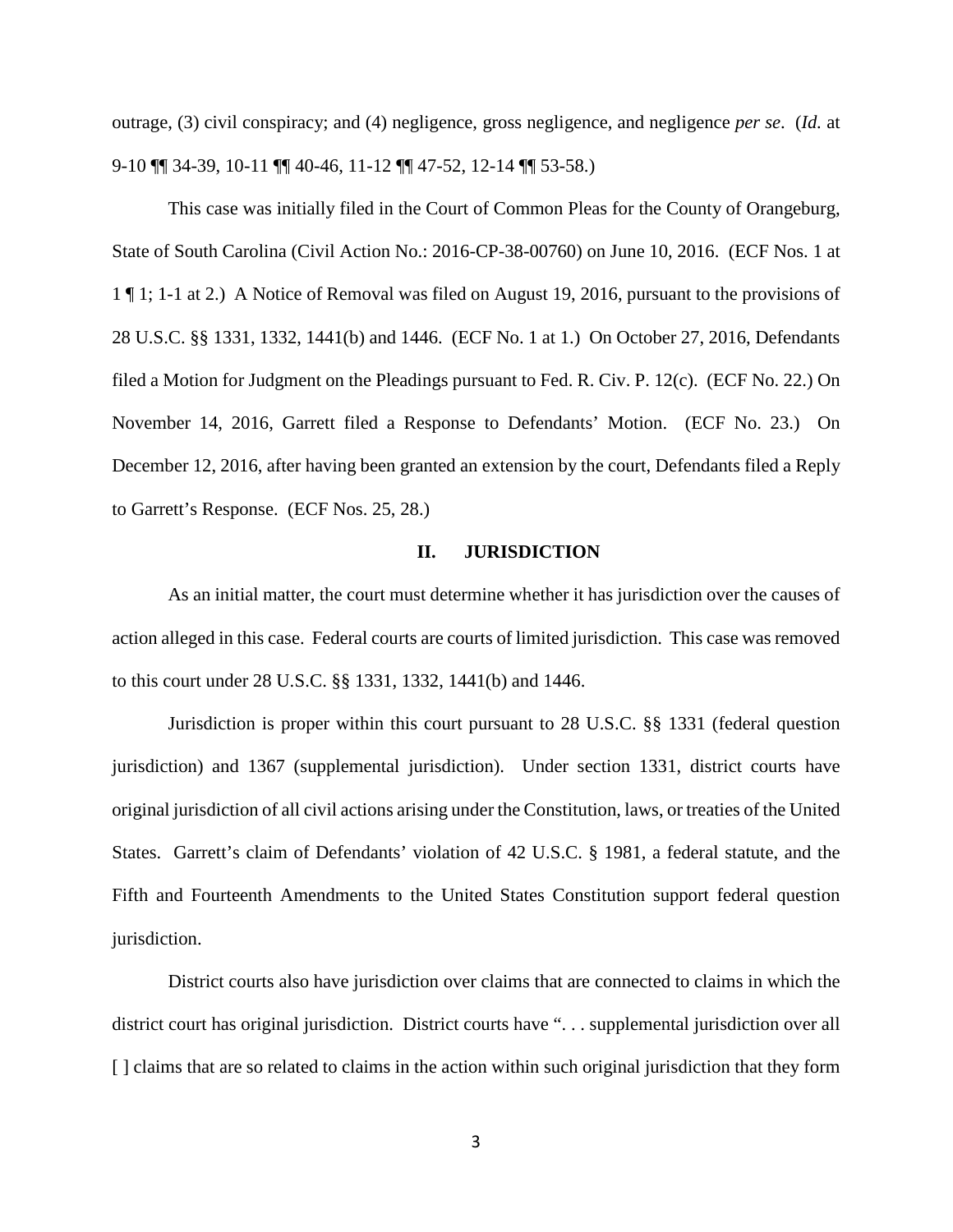part of the same case or controversy. . ." 28 U.S.C. § 1367(a). Garrett has alleged three South Carolina state law causes of action, (1) outrage, (2) civil conspiracy, and (3) negligence. These claims are related to Garrett's 42 U.S.C. § 1981 claim. A district court may decline to exercise supplemental jurisdiction over a claim if the claim involves a novel or complex issue of state law. 28 U.S.C. § 1367(c)(1). However, "[g]enerally state tort claims are not considered novel or complex." *Parker v. Scrap Metal Processors, Inc.*, 468 F.3d 733, 743–44 (11th Cir. 2006). Therefore, this court has supplemental jurisdiction over Garrett's state law claims pursuant to section 1367.

Defendants also requested removal to this court on the grounds of diversity of citizenship pursuant to 28 U.S.C. § 1332 and the court finds that jurisdiction on this basis is improper. Defendants removed the case on this ground, due to the alleged fraudulent joinder of Bromell, Heritage, and Winburn. (ECF No. 1 at  $5-6 \parallel 11, 6-7 \parallel 13$ .)

Diversity of citizenship must be established at the time of the filing of the action in order for the court to determine if it has jurisdiction over the case on this basis. *Freeport–McMoRan, Inc. v. K N Energy, Inc.,* 498 U.S. 426, 428 (1991). Citizenship depends on domicile. *Axel Johnson, Inc. v. Carroll Carolina Oil Co.*, 145 F.3d 660, 663 (4th Cir. 1998).

When this action was commenced, the Complaint alleged that Garrett is a citizen of Orangeburg County, South Carolina (ECF No. 1-1 at 5 ¶ 1), that Travelers is licensed to do business in South Carolina (*Id.* at 6 ¶ 5), and that Winburn and Bromell are citizens and residents of South Carolina (*Id.* at 5 ¶ 2, 4)—Winburn being a resident of Lexington County, and Bromell, a resident of Horry County. (*Id*.) The Complaint also alleges that Heritage is a corporation, organized and existing under the laws of the state of South Carolina with its principal place of business in Horry County. (*Id.* at ¶ 3.)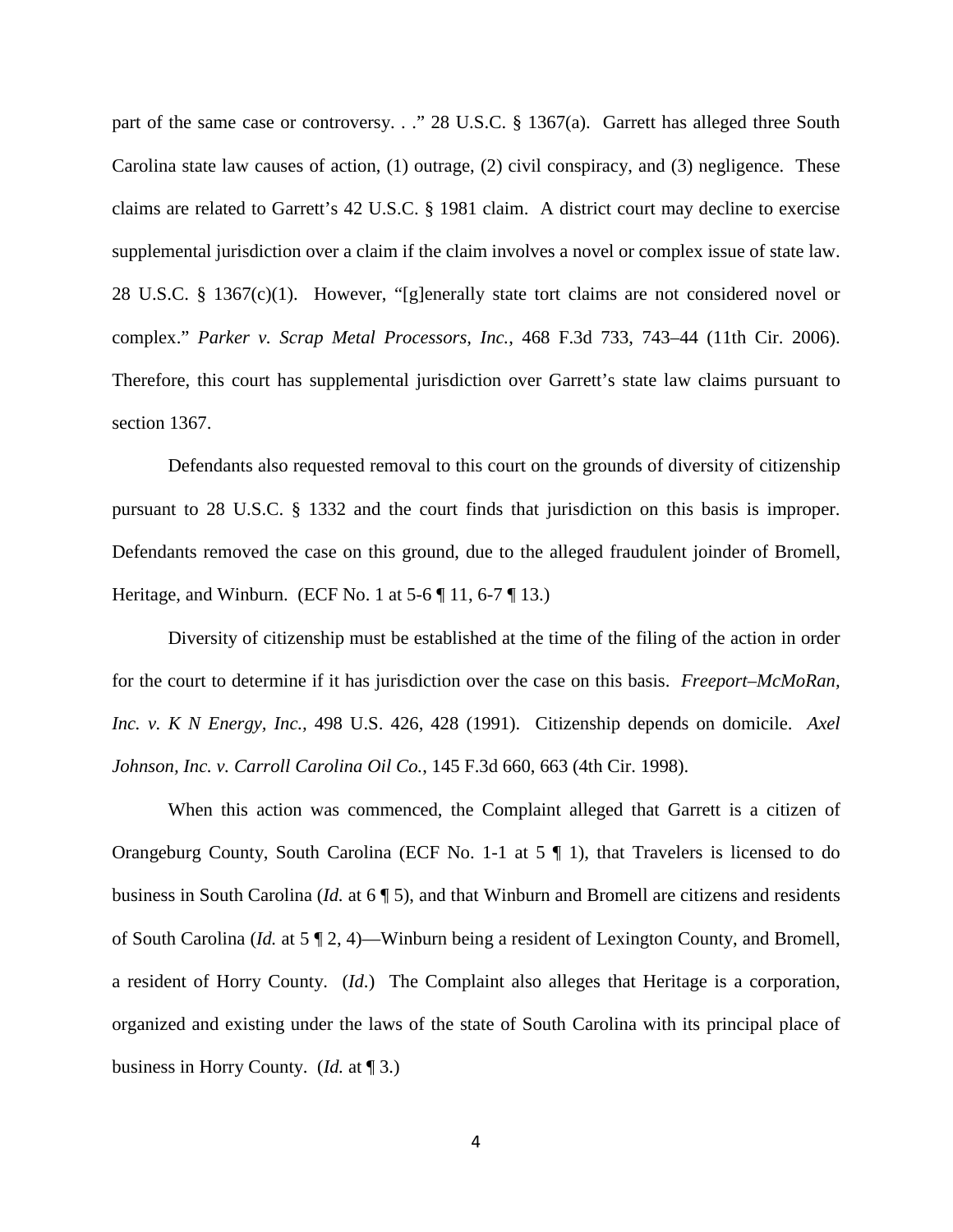Bromell asserts that Heritage, Winburn, and he were fraudulently joined in this action and that their South Carolina residency should be disregarded, thereby making diversity jurisdiction appropriate with Garrett being a citizen and resident of South Carolina and Travelers being incorporated and having its principal place of business in Connecticut. (ECF No. 1 at  $2 \nparallel 4$ ,  $3 \nparallel 5$ , 6-7 ¶ 13.) The court will address whether Bromell, Heritage and Winburn were fraudulently joined, which will determine whether this case has been properly brought under diversity jurisdiction in addition to federal question jurisdiction.

In order to establish Defendants' liability for his claims, Garrett pleads that Winburn and Travelers act on behalf of and with the authority of Bromell and Heritage. (ECF No. 1-1 at 6 ¶ 14, 7 ¶¶ 15, 21, 8 ¶ 27), that Bromell is the agent of Heritage (*Id.* at 6 ¶ 10), and that Winburn is the agent of Travelers (*Id.* at 6 ¶ 11.) Plaintiff in pleading that Winburn and Travelers act on behalf of Heritage and Bromell, pleads that there is a principal/agent relationship between the parties, thus Heritage and Bromell are responsible for Winburn's conduct.

To show fraudulent joinder, the removing party must demonstrate either "outright fraud in the plaintiff's pleading of jurisdictional facts" or that "there is no possibility that the plaintiff would be able to establish a cause of action against the in-state defendant in state court." *Hartley v. CSX Transp., Inc.*, 187 F.3d 422, 424 (4th Cir. 1999) (citing *Marshall v. Manville Sales Corp.*, 6 F.3d 229, 232 (4th Cir. 1993)). "The burden on the defendant claiming fraudulent joinder is heavy: the defendant must show that the plaintiff cannot establish a claim against the non-diverse defendant even after resolving all issues of fact and law in the plaintiff's favor." *Marshall,* 6 F.3d at 232–33 (citing *Poulos v. Naas Foods, Inc.*, 959 F.2d 69, 73 (7th Cir. 1992)). "Th[e] standard [for fraudulent joinder] is even more favorable to the plaintiff than the standard for ruling on a motion to dismiss under Fed. R. Civ. P. 12(b)(6)." *Hartley*, 187 F.3d at 424. In addition, "[a]ll the plaintiff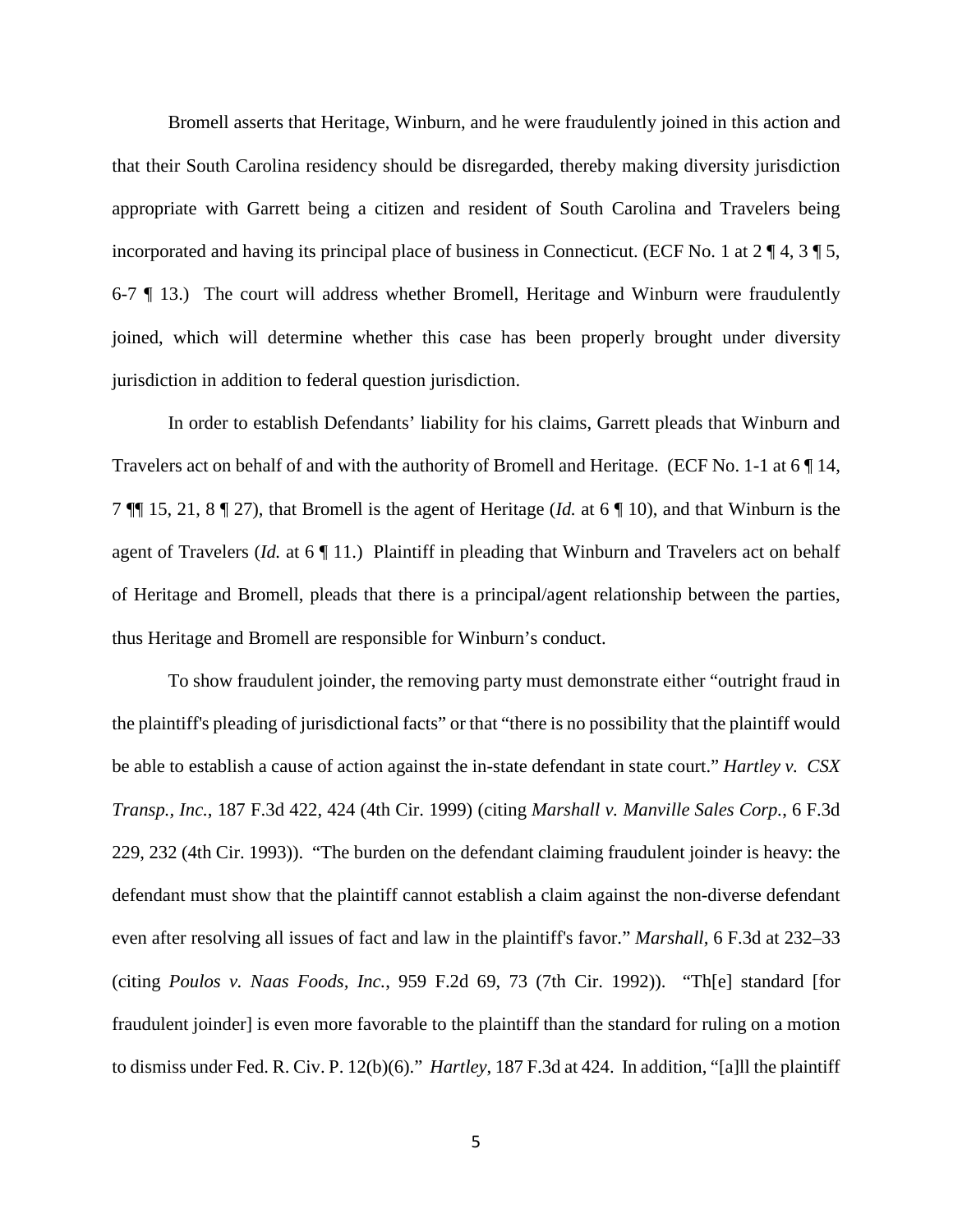needs to show is that there is a "glimmer of hope," or a "slight possibility of a right to relief" in state court." *Sibert v. Raycom Media, Inc.*, No. 3:17-CV-1544-CMC, 2017 WL 3721238, at \*2 (D.S.C. Aug. 29, 2017) (citations omitted).

Defendants do not allege outright fraud in the pleading of the jurisdictional facts, but allege that no cause of action can be established against Heritage, Bromell or Winburn. (ECF No. 1 at 5-6 ¶ 11, 6-7 ¶ 12-13.) Upon review of these allegations, the court finds that, Bromell, Heritage and Winburn have not been fraudulently joined.

 Due to the alleged denial of Garrett's insurance claim on the basis of his race (ECF No. 1- 1 at 8 ¶ 26), he brings four causes of action. As to Garrett's claim of Defendants' alleged violation of 42 U.S.C § 1981, "[t]o [establish] a section 1981 claim, a plaintiff must prove that the defendant intended to discriminate on the basis of race, and that the discrimination interfered with a contractual interest [the ability to make or enforce a contract]." *Denny v. Elizabeth Arden Salons, Inc.*, 456 F.3d 427, 434 (4th Cir. 2006). Garrett has not pled that he is a party to the insurance policy (contract), only that he filed a claim stemming from the collision under the policy. (ECF No. 1-1 at 7 ¶ 19.) Garrett is a third-party and under South Carolina Law, a third-party who is not a party to an insurance contract, cannot sue an insurer to enforce the contract. *See Trancik v. USAA Ins. Co.*, 581 S.E.2d 858, 861 (S.C. Ct. App. 2003) (a third-party who is not a party to a contract cannot bring suit for breach of contract).

However, section 1981 is a two-part statute. A person's right to "enforce" a contract must not be impaired on the basis of race, but a person's right to "make" a contract cannot be impaired either. *Patterson v. McLean Credit Union*, 491 U.S. 164, 176-77 (1989), *superseded by statute on other grounds* (citing 42 U.S.C. § 1981(a)). The denial of Garrett's alleged claim for the insurance proceeds as a result of the collision, on the basis of race falls within the confines of section 1981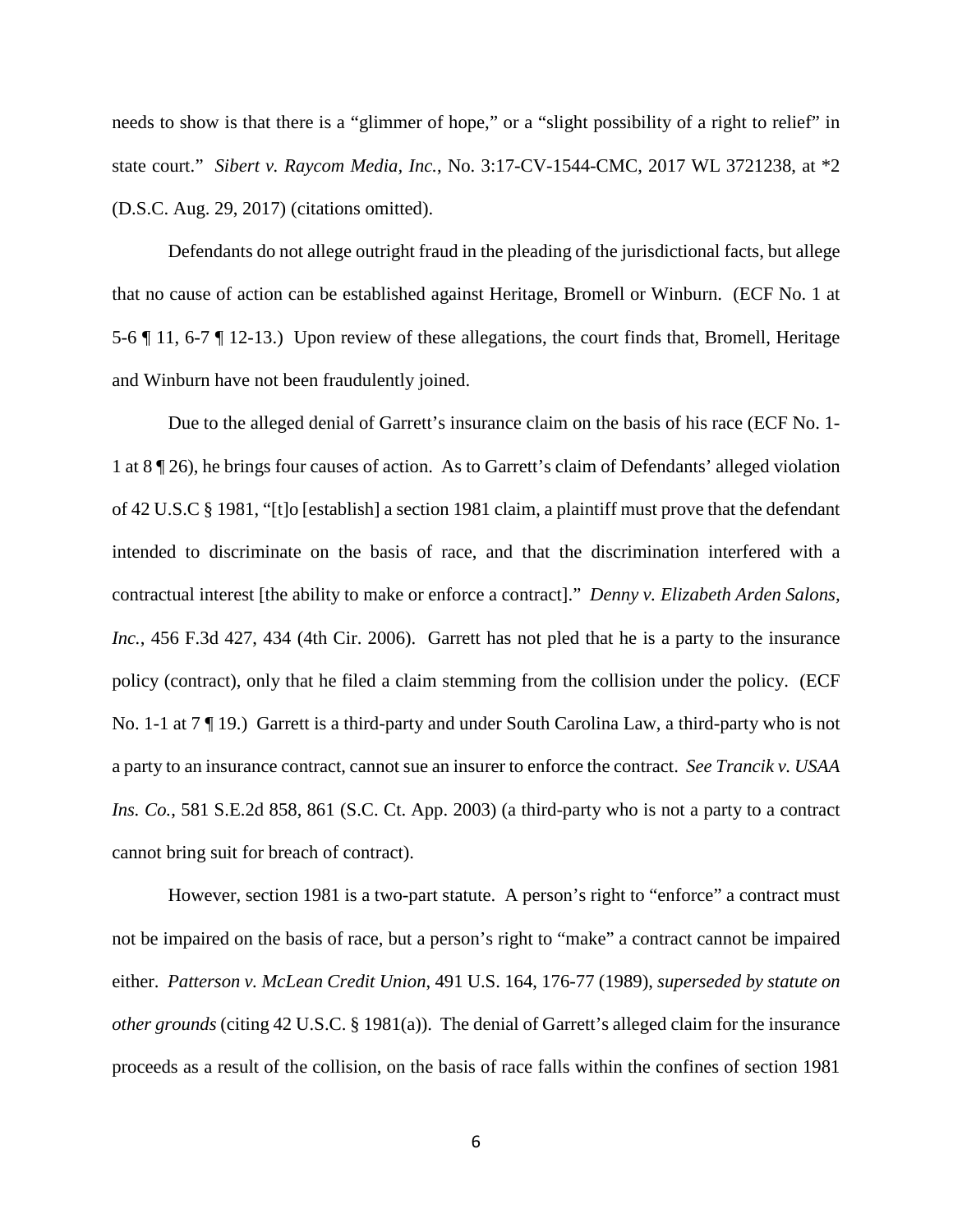because Travelers prevented Garrett from having the opportunity to make a contract. *See Broomes v. Schmidt,* No. CIV. A. 95-4845, 1996 WL 229369, at \*2 (E.D. Pa. May 3, 1996) (court states that a private party's "racially motivated refusal to contract" was actionable under section 1981.) Garrett was not given the opportunity to enter into a settlement agreement, thus his ability to contract was impaired. *See Singh v. State Farm Mut. Auto. Ins. Co.,* 860 P.2d 1193 (Alaska 1993) ("It is well established that a settlement is a contract, provided that it meets minimal contractual requirements.") Garrett, therefore has pled enough facts to establish that he has the possibility of relief against Defendants under section [1](#page-6-0)981.<sup>1</sup>

Garrett also brings a negligence cause of action against Defendants under the theories of negligence, gross negligence and negligence *per se.* (ECF No. 1-1 at 12-14 ¶¶ 53-58.) Among Garrett's allegations are that "Defendants have a duty to ensure that individuals, claimants, and consumers are not discriminated against based upon their race" (*Id.* at 12 ¶ 54) and that Defendants also have a "duty to follow the laws and regulations regarding the practice or insurance set forth by federal and state law." (*Id.* at ¶ 55.)

For Defendants to be found liable for negligence, there must be a duty of care owed to Garrett. *Charleston Dry Cleaners & Laundry, Inc. v. Zurich Am. Ins. Co*., 586 S.E.2d 586, 588 (2003). Garrett has pled enough facts to establish an alleged violation of section 1981 on the basis

 $\overline{a}$ 

<span id="page-6-0"></span><sup>&</sup>lt;sup>1</sup> Garrett combined Defendants' alleged violation of 42 U.S.C. § 1981 and the Fifth and Fourteenth Amendments into one cause of action.

Garrett pleads that there has been a violation of the Fifth and Fourteenth Amendments to the United States Constitution. (ECF No. 1-1 at 9 ¶ 37.) However, Defendants are not state or federal actors, nor are they acting at the behest of the state or federal government, thus, Garrett cannot establish a claim against Defendants. *See Settles v. Pinkerton, Inc.*, 482 F. Supp. 461, 466 (D.S.C 1979) ("the due process clause of the Fifth Amendment applies to and restricts only the federal government and not private persons.") (citations omitted); *see also Civil Rights Cases*, 109 U.S. 3, 11 (1883) ("It is state action of a particular character that is prohibited. Individual invasion of individual rights is not the subject-matter of the [Fourteenth] [A]mendment.")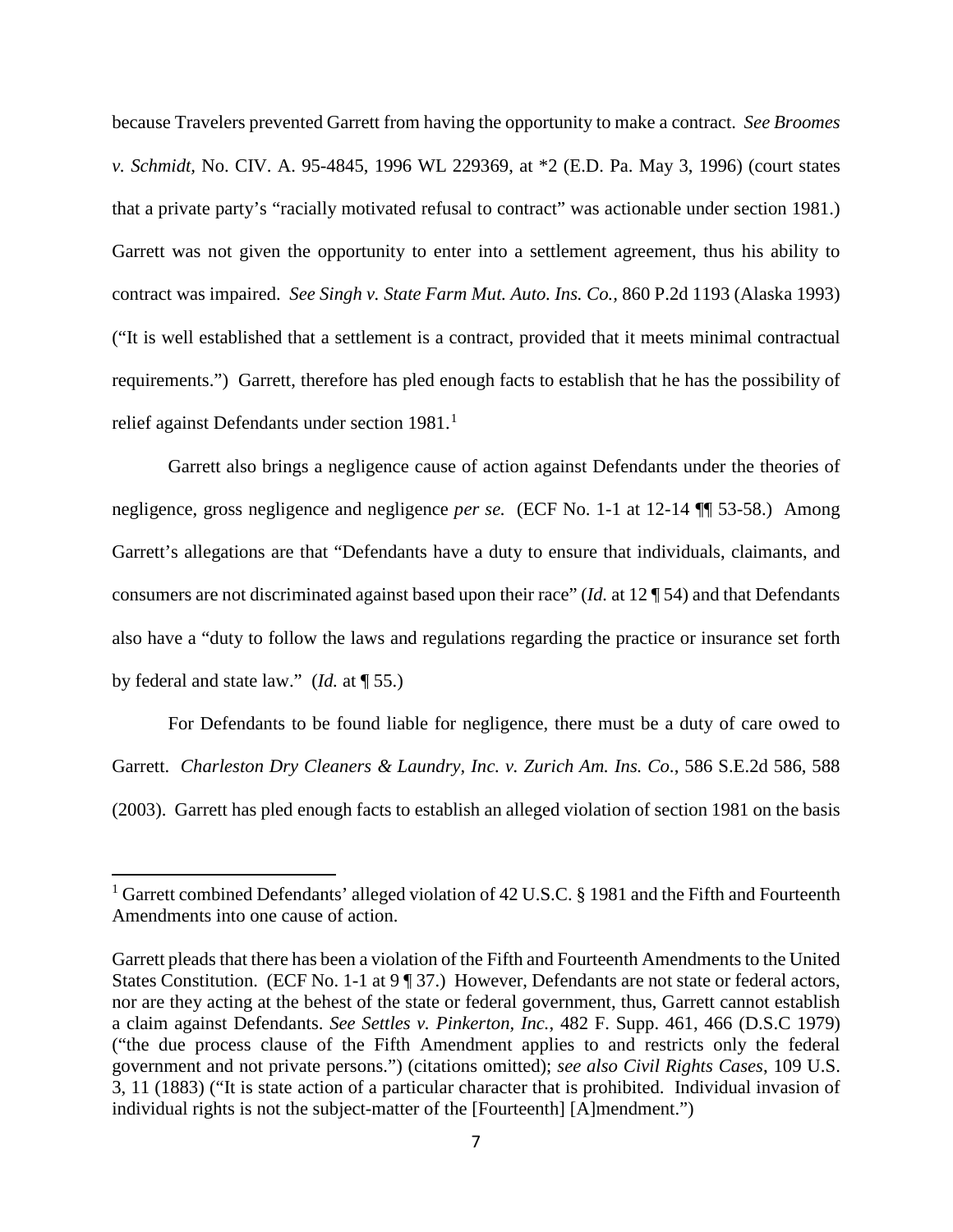that he was not able to make a contract because of his race. Within section 1981 there is a duty not to discriminate in making or enforcing contracts, and thus a violation of section 1981 would breach a duty owed to Garrett. *See* 42 U.S.C § 1981. This breach of duty would make Defendants possibly liable under a theory of negligence *per se*. *See Trivelas v. S.C. Dep't of Transp.,* 558 S.E.2d 271, 275 (Ct. App. 2001) (negligence *per se* is negligence arising from the defendant's violation of a statute). However, Garrett must be covered by the statute and his injury must also be the type of injury to be prevented by the statute. *Id.* (citing *Rayfield v. South Carolina Department of Corrections*, 374 S.E.2d 910 (S.C. Ct. App. 1988)). Section 1981 was created to prevent racial discrimination from impairing someone's ability to make or enforce of contracts, therefore Garrett is able to establish a claim for negligence *per se* against Defendants*.* 

Because Garrett can possibly establish a negligence claim against Defendants, Heritage, Winburn and Bromell, they have not been fraudulently joined in this action. Additionally, because these Defendants were each citizens and residents of South Carolina at the institution of this action, diversity jurisdiction under 28 U.S.C. § 1332 is improper.

### **III. LEGAL STANDARD**

A party may move for judgment on the pleadings after the pleadings have closed, but must do so early enough to avoid delaying trial. Fed. R. Civ. P. 12(c). A motion for judgment on the pleadings is decided under the same standard as a motion to dismiss under Federal Rule of Civil Procedure 12(b)(6). *Deutsche Bank Nat. Tr. Co. v. I.R.S.*, 361 F. App'x 527, 529 (4th Cir. 2010) (citing *Independence News, Inc. v. City of Charlotte*, 568 F.3d 148, 154 (4th Cir. 2009). "On a Rule 12(b)(6) motion, a complaint must be dismissed if it does not allege enough facts to state a claim to relief that is plausible on its face." *Id.* (citing *Monroe v. City of Charlottesville*, 579 F.3d 380, 386 (4th Cir. 2009)). Given that a Fed. R. Civ. P. 12(c) motion is decided under the same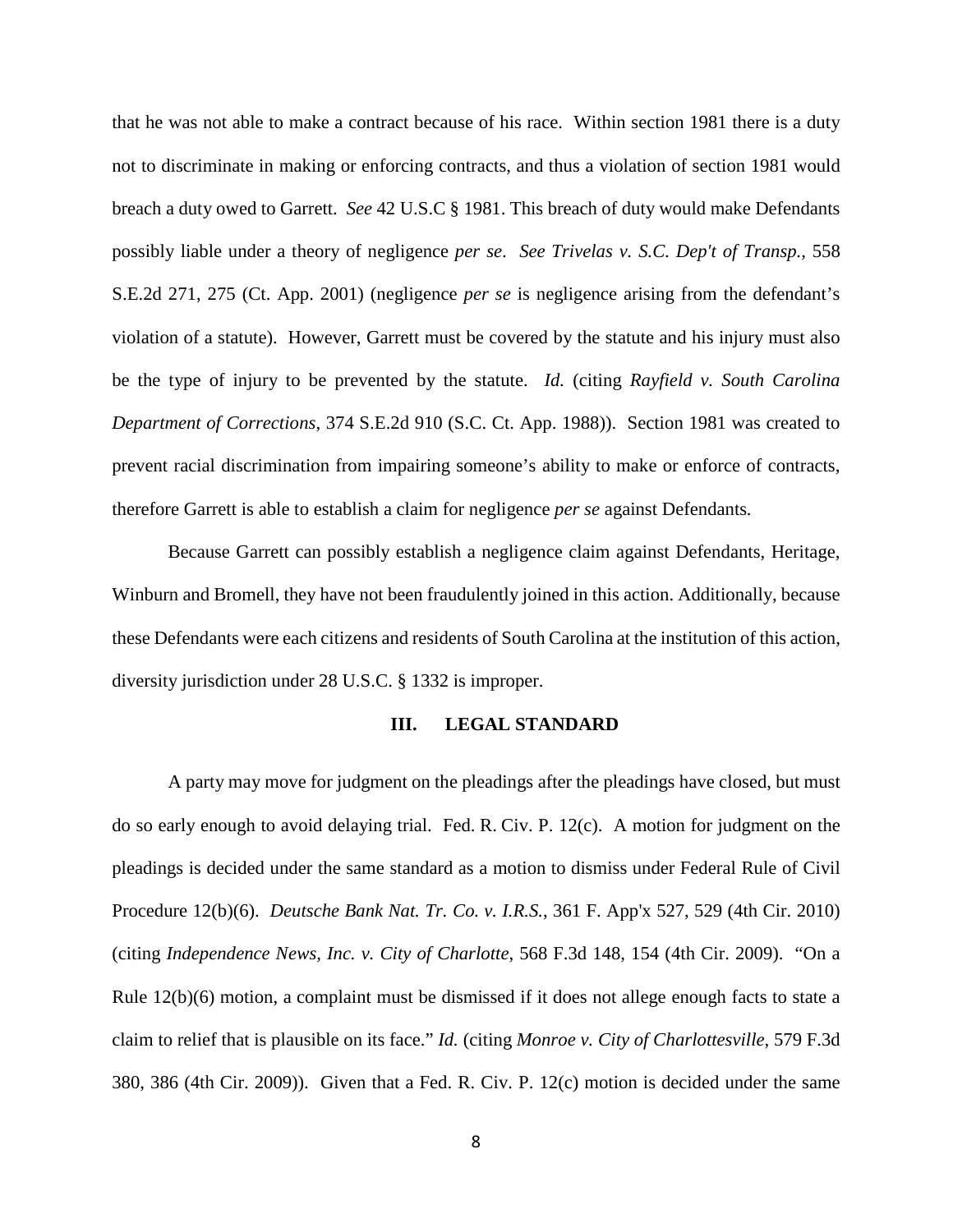standard as a 12(b)(6) motion, all facts alleged in the complaint are presumed to be true, and all reasonable inferences must be drawn in the plaintiff's favor*. Republican Party of N. Carolina v. Martin*, 980 F.2d 943, 952 (4th Cir. 1992) However, the court is not required to accept the legal conclusions the plaintiff sets forth in his Complaint as true. *Edwards v. City of Goldsboro,* 178 F.3d 231, 244 (4th Cir. 1999).

"To survive a motion to dismiss, a complaint must contain sufficient factual matter, accepted as true, to 'state a claim to relief that is plausible on its face.'" *Ashcroft v. Iqbal*, 556 U.S. 662, 678 (2009) (quoting *Bell Atl. Corp. v. Twombly*, 550 U.S. 544, 555 (2007)). A complaint requires more than a statement simply alleging the defendants illegally harmed the plaintiff. *Id.*  "A claim has facial plausibility when the plaintiff pleads factual content that allows the court to draw the reasonable inference that the defendant is liable for the misconduct alleged." *Id.*

#### **IV. ANALYSIS**

#### a. 42 U.S.C. § 1981 Claim

42 U.S.C. § 1981 is a civil rights act stating that "[a]ll persons within the jurisdiction of the United States shall have the same right in every State and Territory to make and enforce contracts . . ." Section 1981 further defines "make and enforce contracts" to include ". . . the making, performance, modification, and termination of contracts, and the enjoyment of all benefits, privileges, terms, and conditions of the contractual relationship." 42 U.S.C. § 1981(b). The United States Supreme Court in *Domino's Pizza, Inc. v. McDonald* stated that for there to be a violation of section 1981, there must initially be identified, an "impaired contractual relationship under which the plaintiff has rights." 546 U.S. 470, 476 (internal quotation marks omitted). The Supreme Court used the language of "rights" because they did not want to exclude or affirm the possibility that a third-party beneficiary could have rights under a contract. *Id.* at 476 n.3. In order to state a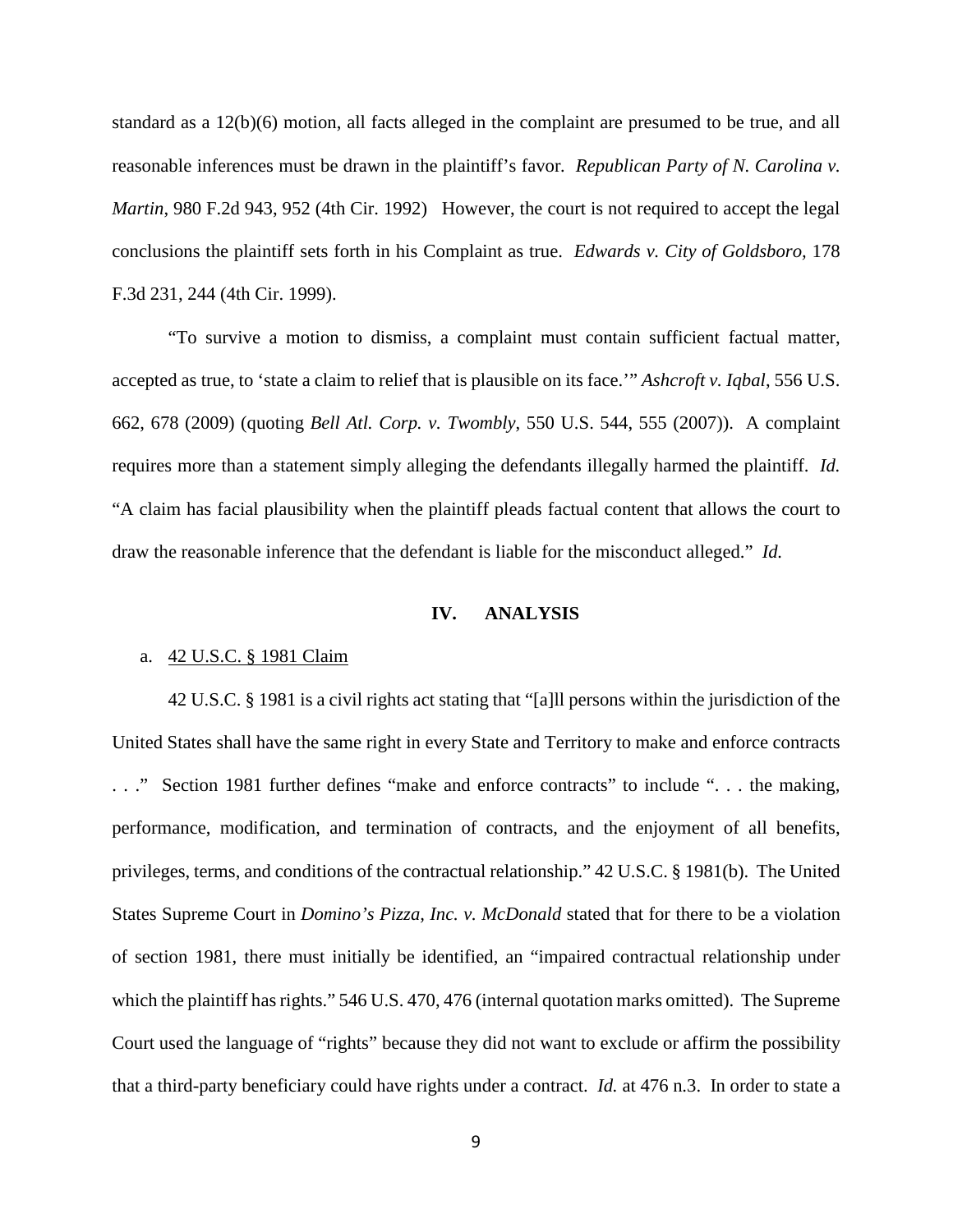claim under section 1981, a plaintiff must establish that he was discriminated upon because of his race, and that this discrimination impaired his ability to make or enforce a contract. *See Denny,*  456 F.3d at 434.

Garrett has not pled that he is in a contractual relationship with Defendants. Garrett pleads that Heritage contracted with Travelers in order to receive automotive liability insurance that would cover Heritage's employees/agents. (ECF No. 1-1 at 6 | 12.) Garrett further pleads that after his collision with Bromell, he made a claim under that insurance policy. (*Id.* at 7 ¶ 19) and that his claim was ultimately denied allegedly on the basis of race. (*Id.* at 8 ¶ 26.)

The first issue the court must decide is Garrett's relationship to the insurance contract between Bromell, Heritage and Travelers. Garrett is not insured under the insurance contract so the court must determine if he is a third-party beneficiary, and moreover whether he can bring a claim to enforce the contract. The second question is whether Traveler's alleged denial of Garrett's claim on the basis of his race impaired his ability to make a contract.

To determine whether Garrett is a third-party beneficiary to the insurance contract for purposes of section 1981 the court must look to the law of the forum state. *Macedonia Church v. Lancaster Hotel Ltd. P'ship,* 560 F. Supp. 2d 175, 181 (D. Conn. 2008). *See also Burnett v. Grattan*, 468 U.S. 42, 47–48 (1984) (the court must look first to federal law to see if there is a law that carries the act into effect, second if there is no federal law that will carry the act into effect then the court may consider the application of state common law, and if there is no state common law then the court looks to the "predominance of the federal interest," as courts are to apply state law only if it is not inconsistent with federal law." (citing 42 U.S.C. § 1988)).

There is no federal common law of contracts that will carry section 1981 into effect, so the court turns to South Carolina State law in order to determine whether or not Garrett would be a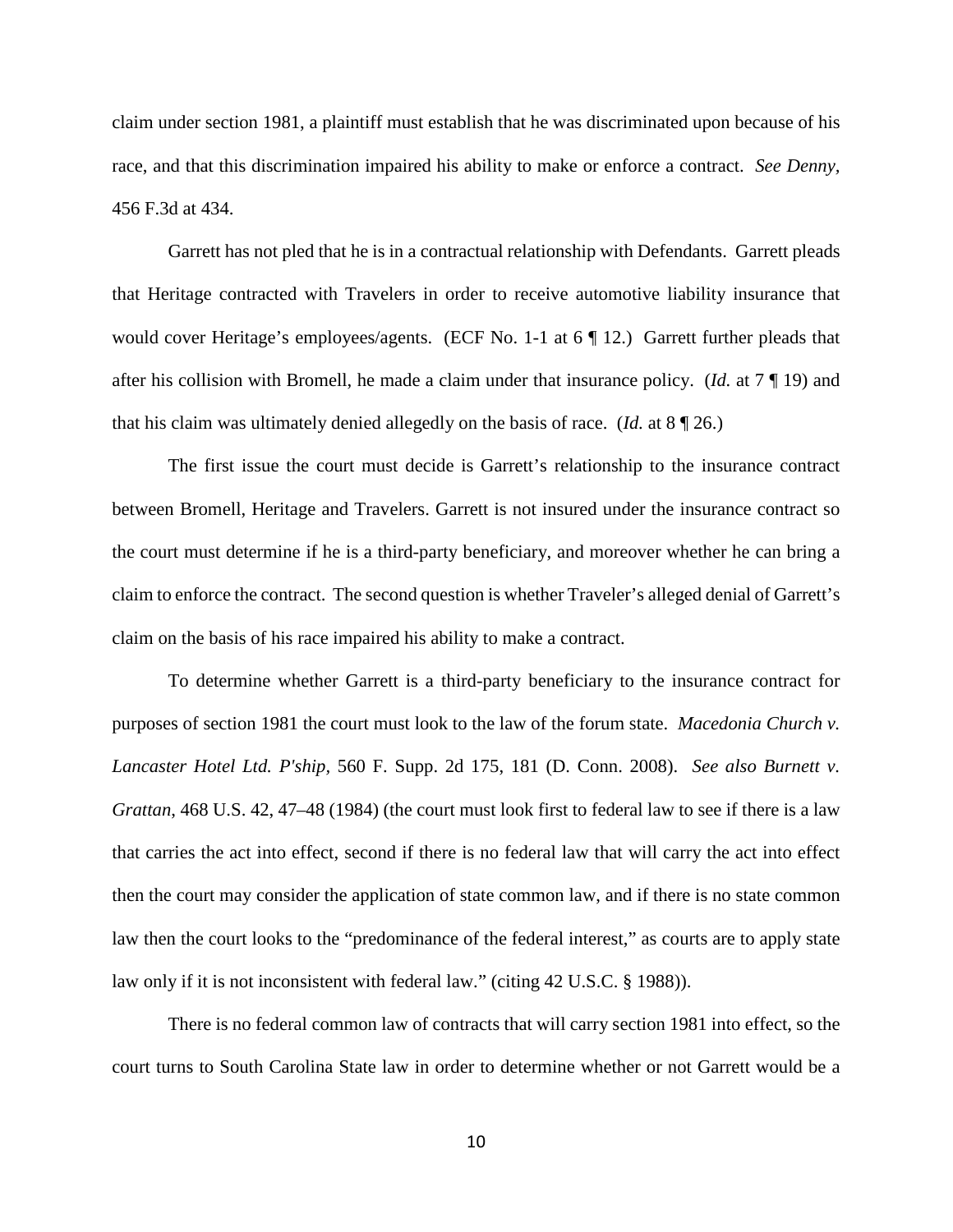third-party beneficiary. *See Macedonia Church,* 560 F. Supp. 2d at 181 (D. Conn. 2008) (applying Connecticut law); *see also Denny,* 456 F.3d at 436 ("[d]efendant's contention that [plaintiff] may not actually have wanted [a service] ignores the fact that this was a third-party beneficiary contract.") (court points to Virginia law).

Under South Carolina State law, "if a contract is made for the benefit of a third person, that person may enforce the contract if the contracting parties intended to create a direct, rather than an incidental or consequential, benefit to such third person." *Bob Hammond Const. Co. v. Banks Const. Co.*, 440 S.E.2d 890, 891 (S.C. Ct. App. 1994) (citing *Cothran v. Rock Hill*, 43 S.E.2d 615 (1947).) Moreover, "South Carolina contract law carries a presumption that an individual who is not a party to a contract lacks privity to enforce it." *Trancik,* 581 S.E.2d at 861. "Third-partyliability-insurance contracts are generally indemnity contracts whereby the insurer, or the first party, agrees to pay the insured, or the second party, the amount of any damages the insured may become legally liable to pay a third party." *Id.* Garrett is a third party, incidental beneficiary because he does not directly benefit from the contract between Heritage, Bromell and Travelers, possibly benefitting only when there is a covered event under the policy, such as the alleged collision. (ECF No. 1-1 at 7 ¶¶ 17-19.)

The South Carolina Court of Appeals continued in *Trancik*, stating ". . . the third party, or the incidental beneficiary, does not have a contractual relationship with the insurer and cannot maintain an action against the insurer for breach of the insurance contract.") 581 S.E.2d at 861. Garrett in his position as a third party, incidental beneficiary of the policy between Heritage, Bromell and Travelers, has a right to the insurance proceeds from his collision with Bromell. However, because he is not in a contractual relationship with Bromell, Heritage and Travelers, he does not have the right to "enforce" the contract. *Trancik,* 581 S.E.2d at 861. Section 1981 does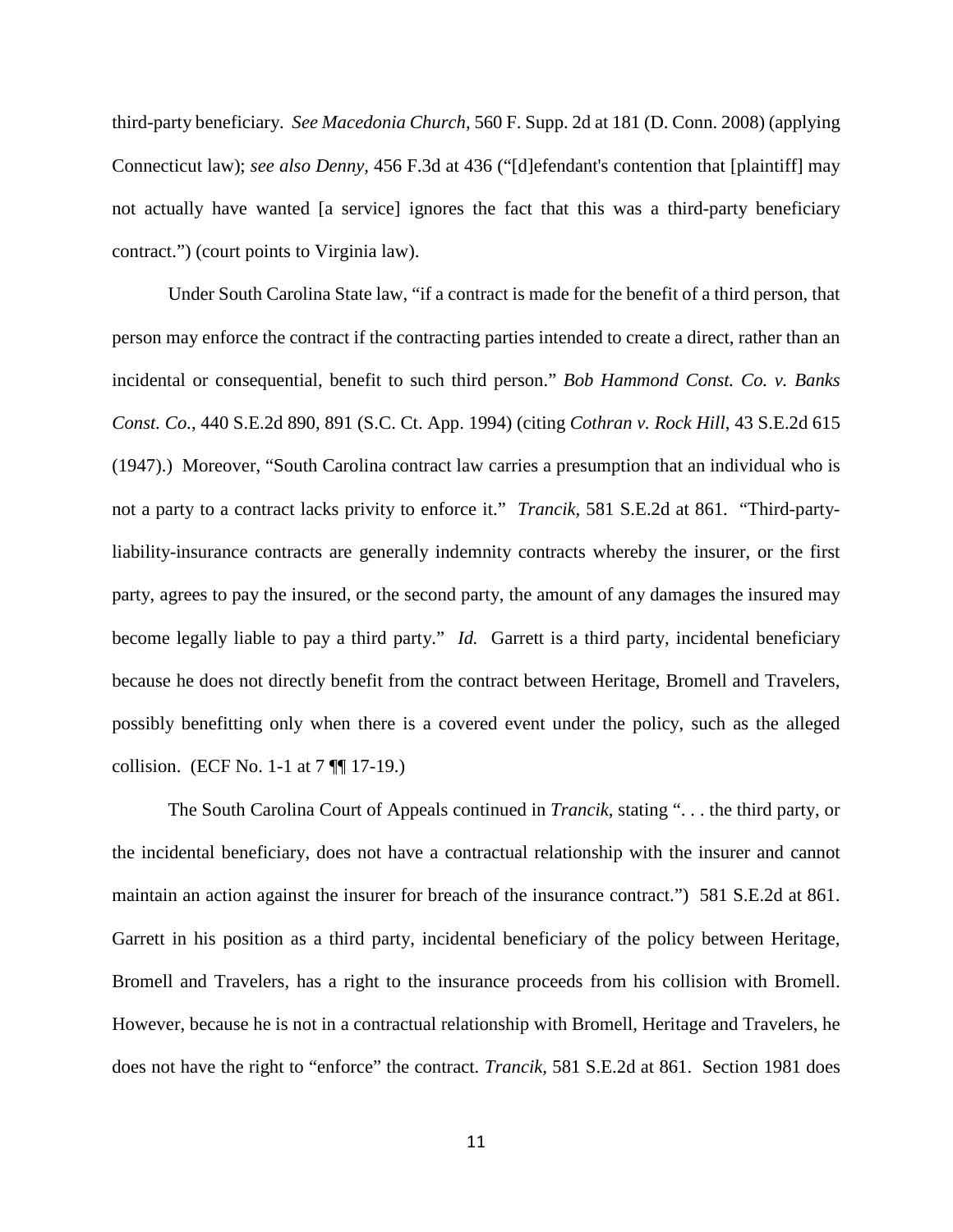not however, just refer to "enforcing" contracts, but also to "making" them, so even though Garrett cannot enforce the contract, the court must inquire as to whether or not he was impaired in making a contract.

Under section 1981, a contractual relationship does not have to exist initially for there to be protection, as long as the party would have rights under the proposed contractual relationship. *See Domino's Pizza,* 546 U.S. at 476 ("§ 1981 protects the would-be contractor along with those who already have made contracts.") Section 1981 "prohibits, when based on race, the refusal to enter into a contract with someone, as well as the offer to make a contract only on discriminatory terms." *Patterson,* 491 U.S. at 176–77.

Travelers alleged denial of Garrett's claim on the basis of race falls within the auspice of section 1981. *See Broomes*, 1996 WL 229369, at \*2 ([d]efendant[s] argue that § 1981 does not encompass "a private person's right to enter into settlement negotiations with another party for a motor vehicle accident. [Court states that] [i]f Defendant means to argue that § 1981 does not apply to a racially motivated refusal to contract by a purely private party, the short answer is that the statute on its face clearly applies to such conduct.") (internal citations omitted); *see e.g., Runyon v. McCrary,* 427 U.S. 160, 173 (1976) (section 1981 reaches private discrimination). Garrett wanted to settle his claim with Defendants, which would allow him to make a contract with them. *See Broomes v. Schmidt,* No. CIV. A. 95-4845, 1996 WL 138087, at \*2 (E.D. Pa. Mar. 27, 1996) ("[a]n agreement to settle a potential legal claim is a contract"). However, in the denial of his claim based on race, his opportunity to make a contract was impaired. *See Singh,* 860 P.2d at 1199 (Supreme Court of Alaska adopts Alaska Superior Court's view that "an insurance company's refusal to enter into a settlement agreement with an injured party who was not its own insured fell within section 1981 if the basis for refusal was racial discrimination.")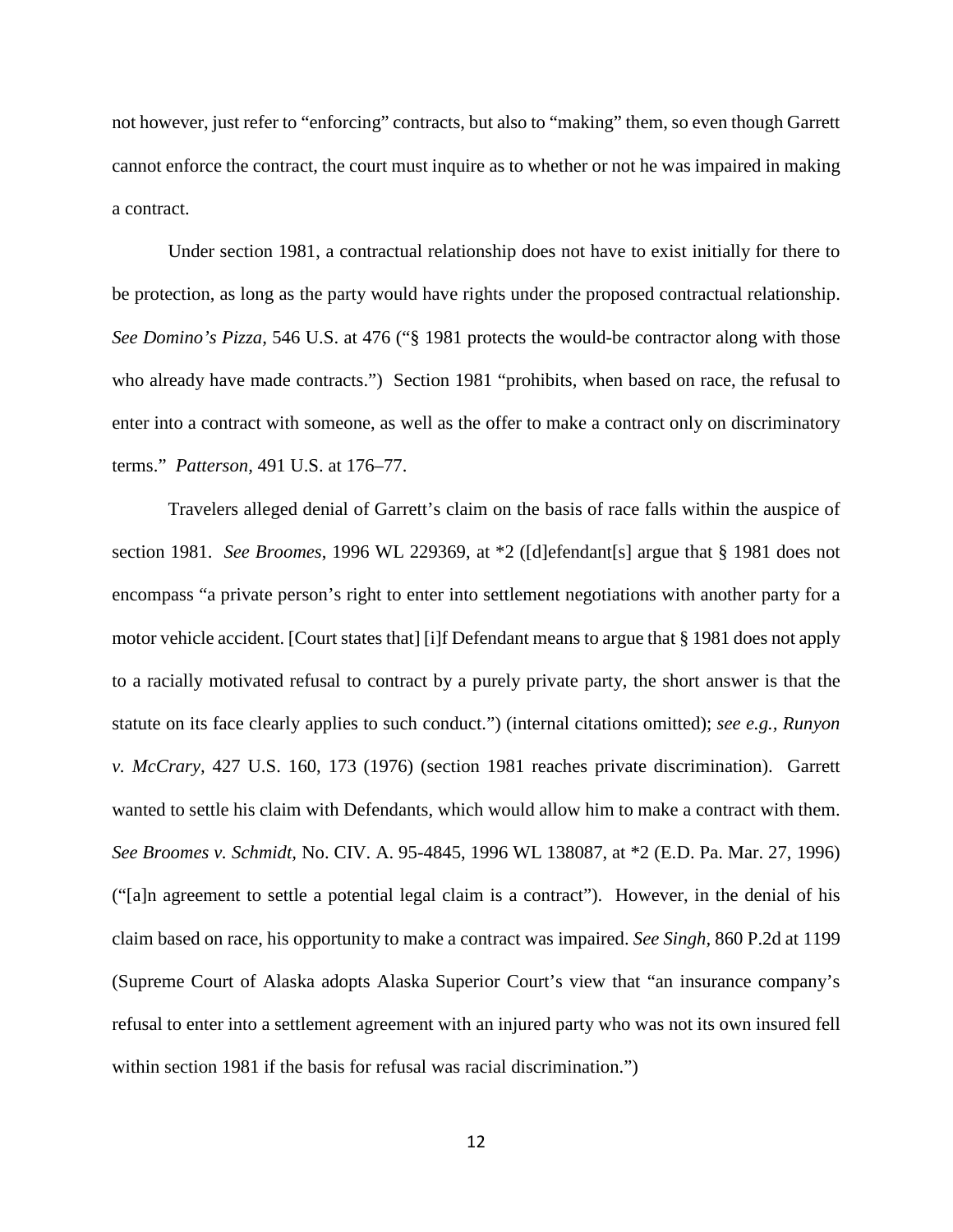Garrett would have rights to the proceeds under the contract, and but for the denial of his claim, he might have been able to enter a settlement agreement to receive them. Garrett's alleged inability to make a contract because of his race would be a violation of section 1981, thus he has pled a plausible claim upon which relief can be granted. Therefore, the court denies Defendants' Motion for Judgment on the Pleadings as to Garrett's claim for the alleged violation of 42 U.S.C.  $§ 1981.<sup>2</sup>$  $§ 1981.<sup>2</sup>$  $§ 1981.<sup>2</sup>$ 

The court will address the applicability of the McCarran-Ferguson Act briefly as both parties address this in footnotes of their Motion and Response. (ECF Nos. 22 at 4 n.2; 23 at 4 n.2.) This court disagrees with Defendants' assertion that federal law is inapplicable in this case. The McCarran-Ferguson Act, 15 U.S.C. §§ 1011-15 (1945) (amended 1947) does not preempt the use of federal law. [3](#page-12-1)

֬֒

784 F. Supp. 1209, 1220 (D. Md. 1992), aff'd sub nom. *Duane v. GEICO*, 37 F.3d 1036 (4th Cir. 1994).

<span id="page-12-0"></span><sup>&</sup>lt;sup>2</sup> Garrett also pleads under the same cause of action that Defendants have violated his Fifth and Fourteenth Amendment rights. (ECF No. 1-1 at 9 ¶ 37.) Defendants are not federal or state actors, thus no claim can be brought against them. *See supra* note 1.

<span id="page-12-1"></span><sup>3</sup> The District Court of Maryland in *Duane v. Government Employees Ins. Co.* citing *Cochran v. Paco, Inc.*, 606 F.2d 460, 464 (5th Cir. 1979) adopted a four-step procedure to determine the applicability of the McCarran-Ferguson Act:

<sup>&</sup>quot;(1) If the federal statute does not relate specifically to insurance, (2) the court next must determine whether the challenged activities constitute the business of insurance for purposes of  $\S$  1012(b). (3) If so, the court must determine whether the state in question has enacted any law for the purpose of regulating those activities. (4) If such state legislation exists, the court finally must decide whether application of the federal statute would "invalidate, impair, or supersede" that law. [If it does, then the use of the federal law is preempted]."

Applying the third step, the court did not find any South Carolina State law that regulates the denial of insurance claims based on race. Thus, there appears to be no conflict between state law and federal law.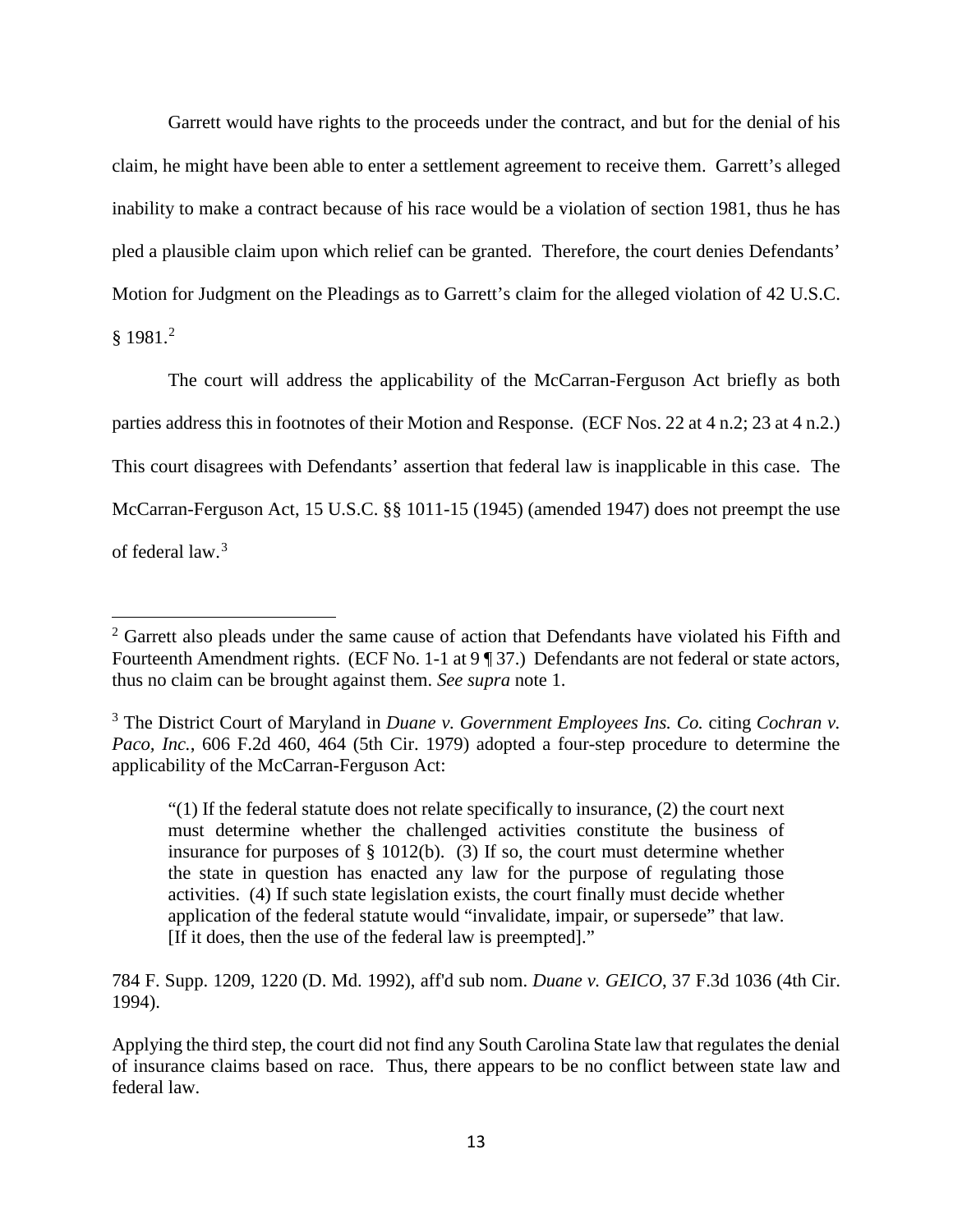### b. Outrage

Garrett asserts that Defendants "recklessly inflicted severe emotional distress" on him by denying his claim based on race (ECF No. 1-1 at 10 ¶ 41). He further asserts that Defendants' conduct in making the statement about his race being a factor in denying his claim was so "extreme or outrageous" that it exceeded all possible bounds of decency. (*Id.* ¶ 42.) Garrett additionally asserts that his emotional distress was so severe that no reasonable person could be expected to endure it (*Id.* at  $\P$  43-44), and he suffered injury. (*Id.* at 10-11  $\P$  45.) The tort of outrage in South Carolina requires that

- (1) The defendant intentionally or recklessly inflicted severe emotional distress, or was certain, or substantially certain, that such distress would result from his conduct;
- (2) The conduct was so "extreme and outrageous" so as to exceed "all possible bounds of decency" and must be regarded as "atrocious, and utterly intolerable in a civilized community;"
- (3) The actions of the defendant caused plaintiff's emotional distress; and
- (4) The emotional distress suffered by the plaintiff was "severe" such that "no reasonable [person] could be expected to endure it."

*Hansson v. Scalise Builders of S.C*., 650 S.E.2d 68, 72 (2007) (citing *Ford v. Hutson,* 276 S.E.2d 776, 778) (1981)).

Due to a heightened pleading standard for outrage, the Supreme Court of South Carolina cautioned in *Hansson* that ". . . a party cannot establish a prima facie claim for damages resulting from defendant's tortious conduct with mere bald assertions. To permit a plaintiff to legitimately state a cause of action by simply alleging, 'I suffered emotional distress' would be irreconcilable with this court's development of the law in this area." 650 S.E.2d at 72. Garrett has not simply alleged that he has suffered emotional distress in a vacuum; instead he alleges that because of Winburn's statement denying his claim based on race, he suffered severe emotional distress.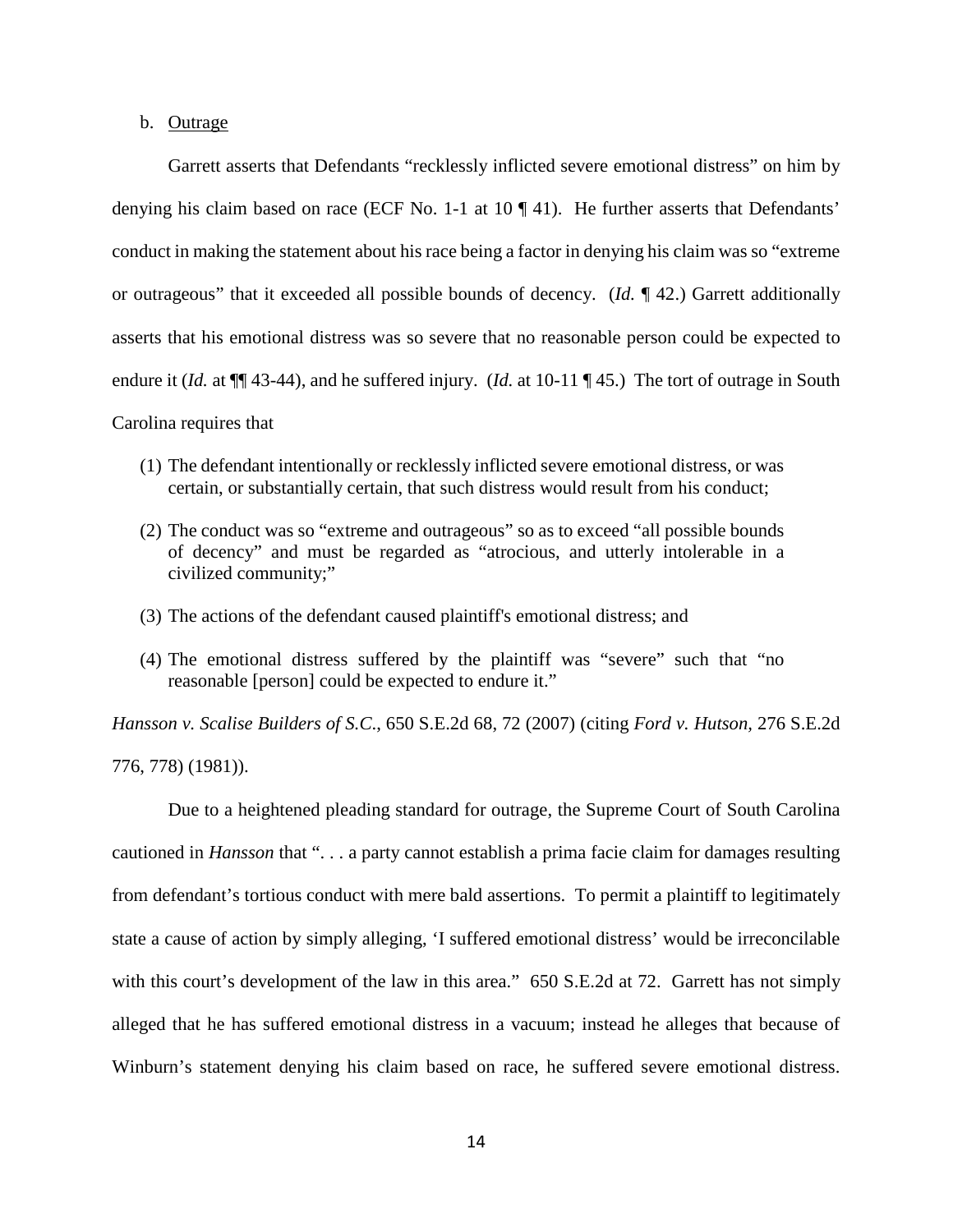Garrett ties his emotional distress directly to Winburn's conduct, asserting that it is extreme and outrageous, and pleads that he has suffered such severe emotional distress that no person could be expected to endure it. For these reasons the court finds that Garrett has stated a plausible claim, thus Defendants' Motion for Judgment on the Pleadings is denied as to Garrett's claim for outrage.

#### c. Civil Conspiracy

 "It is well settled in South Carolina that the tort of civil conspiracy contains three elements: (1) a combination of two or more persons; (2) for the purpose of injuring the plaintiff; (3) causing plaintiff special damage." *Kuznik v. Bees Ferry Assocs.,* 538 S.E.2d 15, 31 (S.C. Ct. App. 2000). A party that is claiming civil conspiracy also "... must plead additional facts in furtherance of the conspiracy separate and independent from other wrongful acts alleged in the complaint, and the failure to properly plead such acts will merit dismissal of the claim." *Hackworth v. Greywood at Hammett, LLC,* 682 S.E.2d 871, 875 (S.C. Ct. App. 2009) (citation omitted).

Garrett's civil conspiracy allegations incorporate by reference the facts that he pled for his other causes of action. (ECF No. 1-1 at 11  $\P$  47.) Garrett further asserts that Defendants "did combine, conspire or otherwise join with at least one other person and/or entity" to "deny [ ] and/or cause an unreasonable delay in [his ability] to receive the compensation he is entitled to." (*Id.* at ¶¶ 48-49.) Lastly, Garrett pleads that Defendants conspired with one another to "unlawfully diminish and/or defeat insurance claims of claimants based on race." (*Id.* at 8 ¶ 30.) Garrett does not plead separate, independent facts in furtherance of the conspiracy, only reincorporating the facts concerning the other allegations, thus, without them, his claim is not plausible.

 Moreover, Garrett fails to plead special damages, which are required to state a claim for civil conspiracy. *See Hackworth*, 682 S.E.2d at 874 (citing *Vaught v. Waites*, 387 S.E.2d 91, 95 (S.C. Ct. App. 1989) ("[ ] because the quiddity of a civil conspiracy claim is the special damage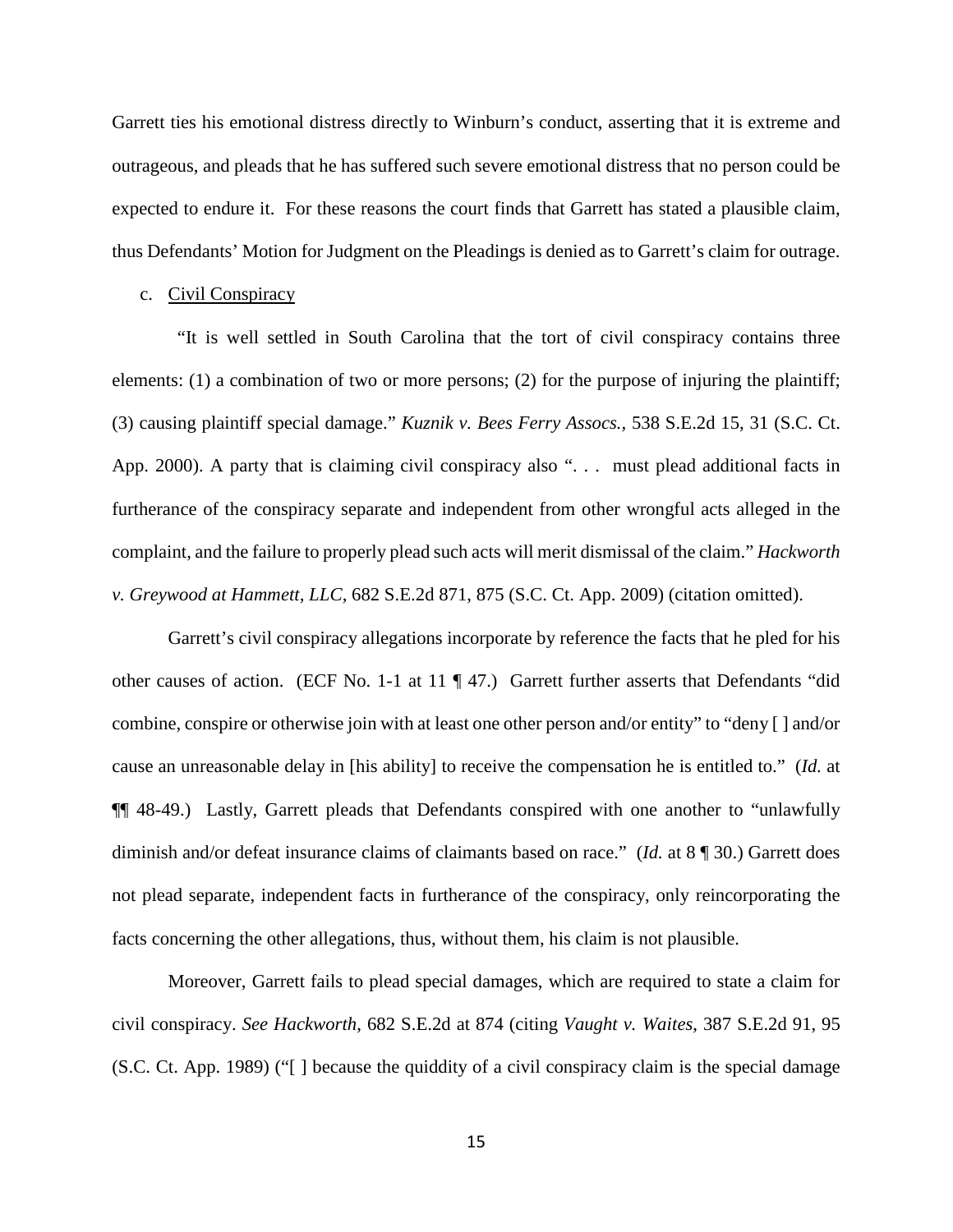resulting to the plaintiff, *the damages alleged must go beyond the damages alleged in other causes of action*.") (emphasis added). "Special damages are those elements of damages that are the natural, but not the necessary or usual, consequence of the defendant's conduct . . . [and] must be specifically alleged in the complaint to avoid surprise to the other party." *Hackworth*, 682 S.E.2d at 875 (citation omitted). The South Carolina Court of Appeals further stated in *Hackworth* that "[i]f a plaintiff merely repeats the damages from another claim instead of specifically listing special damages as part of their civil conspiracy claim, their conspiracy claim should be dismissed." *Id.* Finally, South Carolina Rule of Civil Procedure 9(g) also provides "when items of special damage are claimed, they shall be specifically stated." Garrett does not include or specifically list his special damages in his pleading, and he asserts the same damages that he does in his previous causes of action. *Compare* (ECF No. 1-1 at 11 ¶ 52) *with* (ECF No. 1-1 at 9-10 ¶ 39, 11 ¶ 46, 14 ¶ 58.)

Garrett's failure to plead separate, independent facts in furtherance of the conspiracy and to plead special damages leads this court to find that Garrett has failed to state a claim upon which relief can be granted, and therefore the court grants Defendants' Motion for Judgment on the Pleadings as to his claim for civil conspiracy.

#### d. Negligence

Garrett pleads that Defendants were negligent under a general negligence theory, a gross negligence theory and/or a negligence *per se* theory. (ECF No. 1-1 at 12-14 ¶¶ 53-58.)

To establish a cause of action for negligence, Garrett must plead that he was (1) owed a duty of care; (2) Defendants breached that duty; and (3) damage proximately resulted from the breach of duty. *Charleston Dry Cleaners & Laundry,* 586 S.E.2d at 588. For gross negligence, Garrett must plead that there has been ". . . the intentional, conscious failure to do something which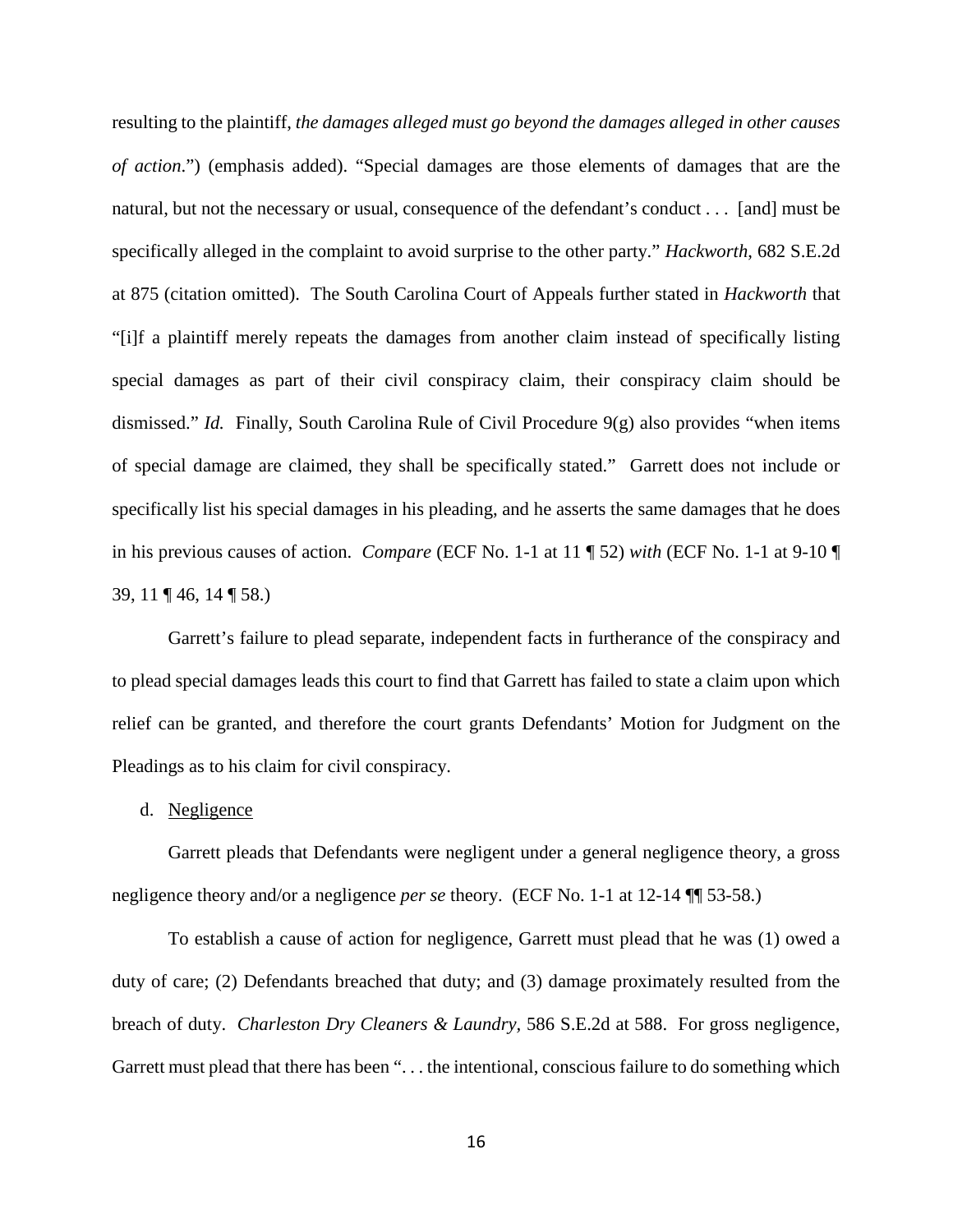[ ] is incumbent upon one to do or the doing [of something] intentionally that one ought not to do." *Hollins v. Richland County Sch. Dist. One,* 427 S.E.2d 654 (1993) (citing *Richardson v. Hambright*, 374 S.E.2d 296, 298 (1988)) (internal quotation marks omitted). It is the failure to exercise slight care. *Clyburn v. Sumter County Sch. Dist. # 17*, 451 S.E.2d 885 (1994). Lastly, Garrett pleads negligence *per se,* which stems from the violation of a statute. *See Williams ex rel. Estate of Williams v. CSX Transp., Inc.,* No. 2007-MO-001, 2007 WL 8434527, at \*3 (S.C. Jan. 2, 2007) ("[w]hile the violation of a regulation may constitute negligence *per se*, this only establishes the duty and breach elements of a negligence claim.") In order for Garrett to state a claim for negligence *per se* the court must also evaluate (1) whether the type of injury pled is the type to be prevented under the statute, and (2) whether Garrett is within the category of people to be protected by the statute in order to complete his claim. *Whitlaw v. Kroger Co.,* 410 S.E.2d 251, 252-53 (1991)*.* 

Garrett alleges in particular that Defendants have two duties: the first is a "duty to ensure that individuals, claimants, and consumers are not discriminated upon their race"; and second, "a duty to follow the laws and regulations regarding the practice of insurance set forth by federal and state law." (ECF No. 1-1 at 12 ¶¶ 54-55.) Garrett alleges that Defendants breached these duties in a myriad of different ways (*Id.* at 12-13 ¶ 56) and that he has been injured and is entitled to damages. (*Id.* at 13-14 ¶ 57-58.)

Garrett alleges in particular that Defendants "failed to properly investigate [his] claims." (*Id.* at 12 ¶ 56(a).) Under South Carolina law, an insurer has a "good faith duty to investigate a claim." *Flynn v. Nationwide Mut. Ins. Co.*, 315 S.E.2d 817, 820 (S.C. Ct. App. 1984) (citing *Lord v. State Automobile and Casualty Underwriters, Des Moines, Iowa*, 208 Kan. 227, 491 P.2d 917 (1971)). However, under *Carolina Bank & Tr. Co. v. St. Paul Fire & Marine Co*., "the duty of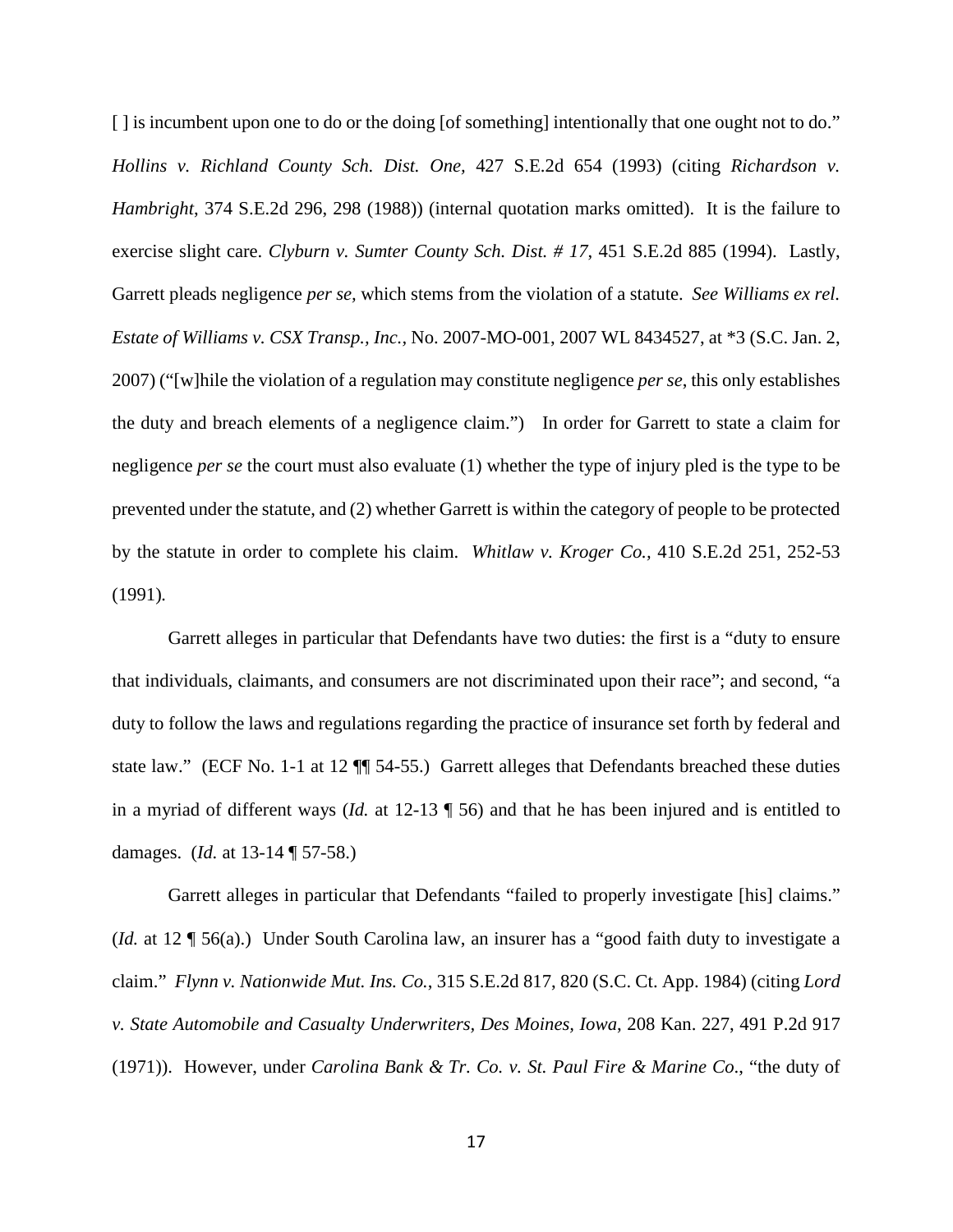good faith in the performance of obligations based on or arising under the contract does not extend to a person who is not a party to the insurance contract." 310 S.E.2d 163, 166 (S.C. Ct. App. 1983). Garrett is not a party to the insurance contract; thus, Defendants do not owe him a duty of good faith and he cannot state a claim of negligence for Defendants' alleged failure to investigate.

Garrett also pleads that Defendants were negligent in allegedly violating or permitting employees/agents to violate 42 U.S.C § 1981 and the Fifth and Fourteenth Amendments to the United States Constitution, and South Carolina Code § 38-59-20 (2017) (Improper Claim Practices under the South Carolina Claims Practices Act). Garrett has appropriately pled a plausible claim for relief for Defendants alleged violation of 42 U.S.C. § 1981, for the denial of his right to make a contract based on race. Section 1981 was enacted in order that people within the jurisdiction of the United States would have the ability to make or enforce a contract, without being discriminated against based on race. The denial of Garrett's claims based on race is the type of injury to be prevented by the statute. Because of the alleged violation of section 1981, and injury therein that Garrett allegedly suffered, Garrett can bring a claim of negligence *per se* against Defendants.

However, as to Defendants' alleged violation of South Carolina Code § 38-59-20, there is no private right of action under the statute and thus Garrett cannot bring a negligence *per se* claim against Defendants under this statute. *See Masterclean, Inc. v. Star Ins. Co.,* 556 S.E.2d 371, 376 (2001) ("Third parties do not have a private right of action under S.C. Code Ann. § 38–59–20. Instead, third parties are entitled to administrative review before the Chief Insurance Commissioner.") (internal citations omitted).

Garrett has alleged that Defendants were negligent either generally, grossly, or *per se*, and because Garrett has alleged facts sufficient enough to allow him to state a claim of negligence *per se* against Defendants for the alleged violation of section 1981, the court denies Defendants'